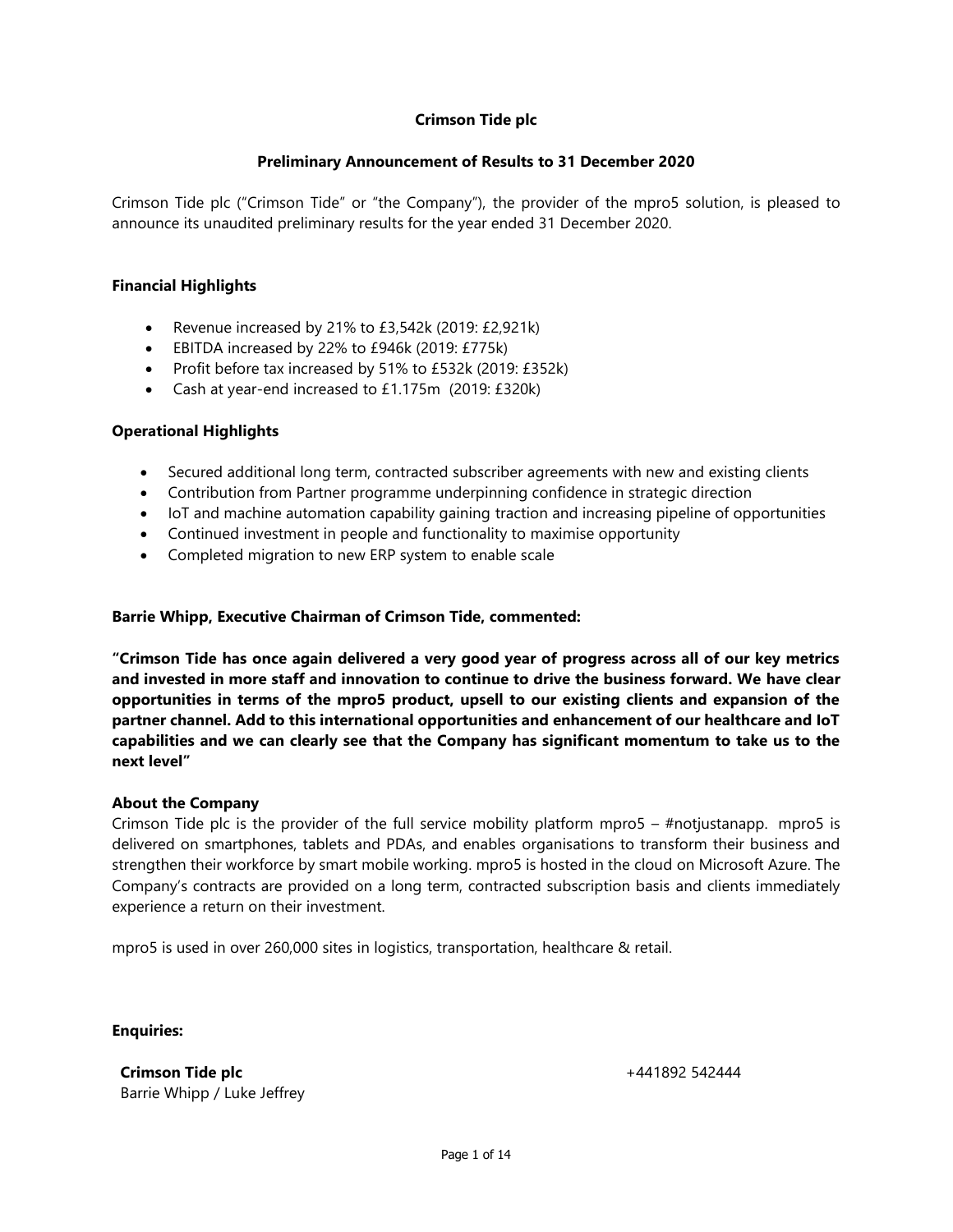## **finnCap Ltd (Nominated Adviser and Broker)**

+4420 7220 0500

Julian Blunt / James Thompson – Corporate Finance Andrew Burdis – Corporate Broking

**Alma PR (Financial PR) Josh Royston**

+44 7780 901979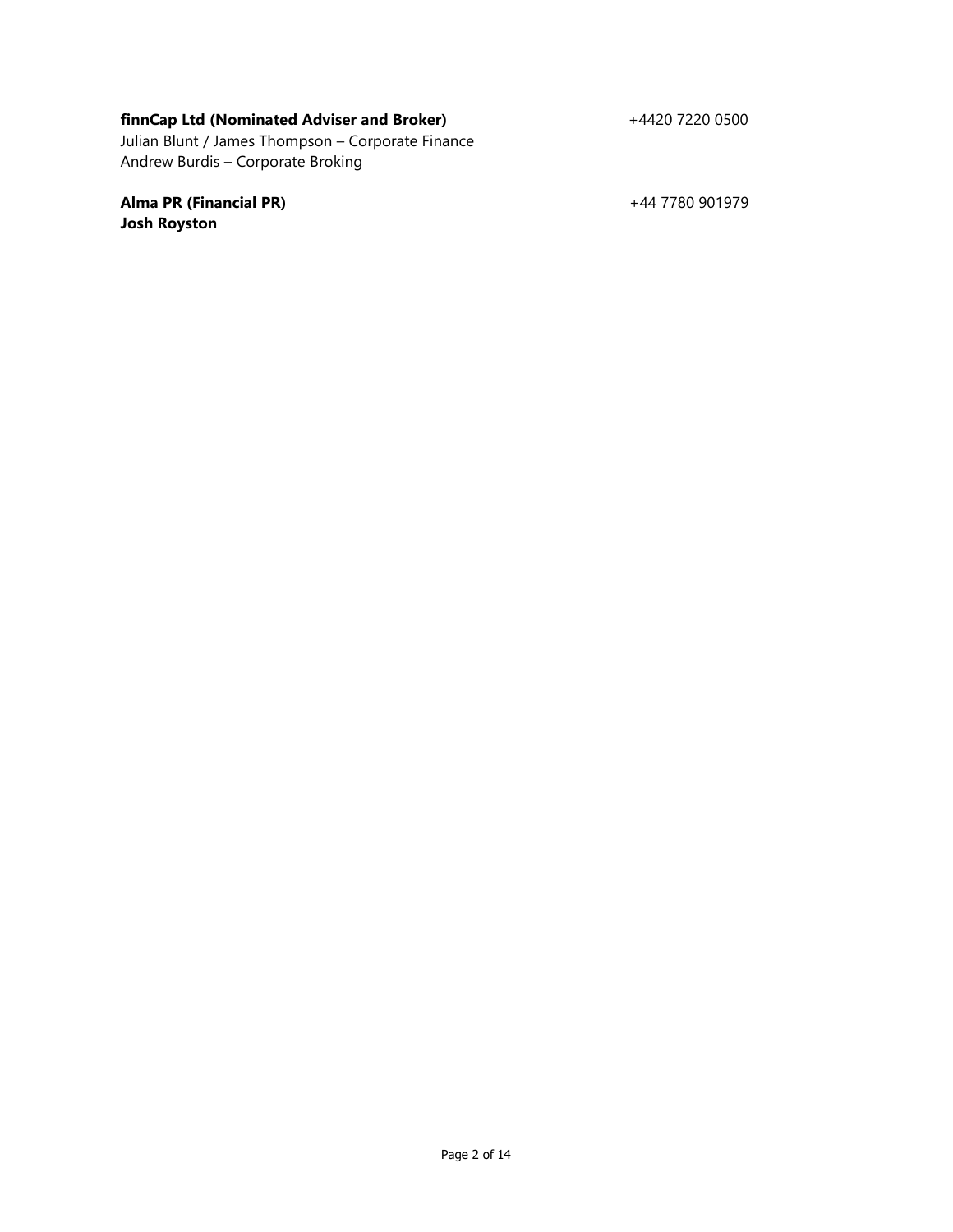## **Chairman's Statement**

The investments that we have made over many years from our own resources resulted in a very pleasing year for our Company in 2020 in circumstances that none of us could have foreseen. The long term contracted subscription revenues that we added, extended and enhanced gives us a very solid platform to become more expansive in our ambitions, given the significant market opportunity we can clearly see.

The onset of the pandemic displayed our ability to seamlessly extend our already flexible working structure and our cloud-based services were uninterrupted and more relevant than ever before. We expect our staff to be agile and they displayed superbly their ability to react to circumstances that affected our clients. We experienced very limited take up of an offer of payment holidays to our clients and also gained new ones because of our positive response to challenges that all organisations faced and continue to face.

2020 saw our executive board really excel in their duties. We are busy across all areas of the business and our internal systems and management information show that our client satisfaction is high, that we are innovating to help our clients take their businesses to new levels of compliance, reporting and key performance metrics.

Our partner channel has grown not only in number, but in attributable revenues and it is this strategy that will enable us to grow domestically and internationally. We expanded our footprint in the Middle East, Europe and North America and whilst these markets contribute only a modicum of income, they are demonstrating real demand for mpro5 and the benefits it can bring.

We continue to innovate in IoT (the internet of things) and have been working hard on pilots to demonstrate the benefits of machine information to our clients. There is pent up demand for IoT and we feel that we are at a key point, where the only delays are a result of clients needing to review their own strategies before committing to this exciting technology. mpro5 is very well placed to take advantage of this technology.

Looking ahead, I see clear opportunities for Crimson Tide, particularly in IoT, healthcare and international markets. Our partner first marketing strategy showed its first significant benefits in 2020 and we are going to be working hard to expand the channel.

With a committed team, clear market opportunity and with mpro5 being in the most advanced state ever, I am extremely confident in our future. In a difficult year for many, our staff have been absolutely excellent and are fundamental to our success. I thank every one of them for their sterling efforts. I would particularly like to thank Robert Todd, who resigned as a Non-Executive Director to focus on his own business. Following the year end we welcomed Jacqueline Daniell to the Board as a Non-Executive Director and look forward to benefitting from Jacqui's excellent counsel in the future.

**Barrie RJ Whipp Founder & Chairman**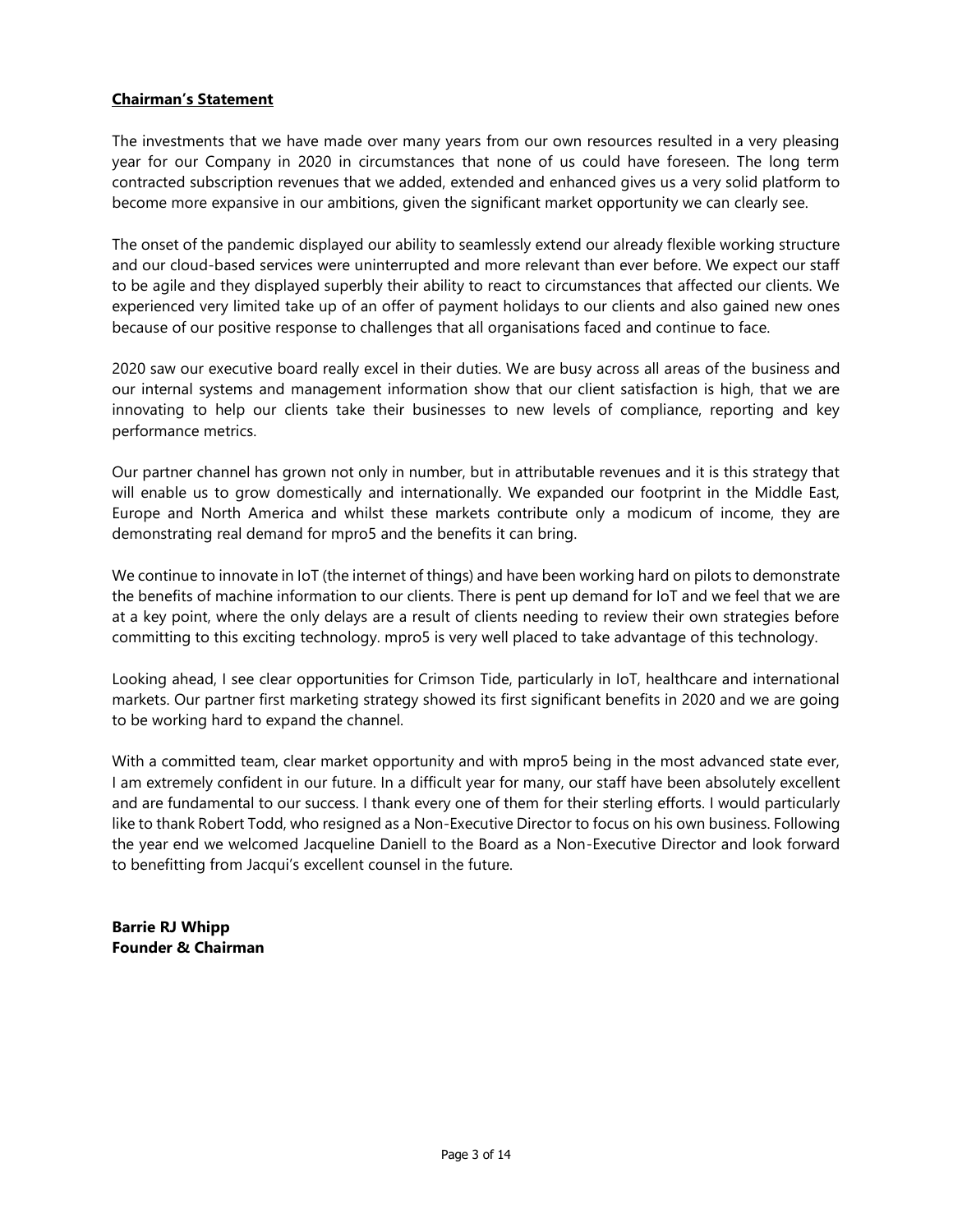## **Chief Executive Officer's Statement**

## **Introduction**

I am delighted with the progress that the business has made during the course of the year. The unforeseeable circumstances of the global pandemic have proven the resilience of Crimson Tide's business model and highlighted the strength of our focus on building long term, contracted subscriber revenue. Furthermore, the shift away from office based working has increased the need for the kind of agile automation and analytics tools on which mpro5 has built its reputation and we have seen engagement levels increase and sales cycles shorten.

## **Results**

Revenues increased by 21% to £3.54 million (FY19: £2.92 million), which is a reflection of new client wins as well as expanding our reach within existing clients. The majority of our client base is enterprise grade and delivery continued unabated through the pandemic. Some of our smaller clients were affected and we were proud to support them with payment holidays where appropriate. In total, customer churn of less than 5% was an excellent performance and in line with the high standards that we set ourselves. Our client contracts are typically long term in nature and we have renewed a number over the course of the year which gives us further strength in future visibility. EBITDA improved by 22% to £946k (FY19: £775k) despite the ongoing investments being made, a reflection of our strong financial discipline. Cash at the year end was particularly strong at £1.17 million (FY19: £320k).

There is no doubt that recognition of mpro5 is growing within the marketplace and leading to ever greater adoption. To date, marketing efforts have been centred around those business areas in which we have strong reference clients, we aim to strengthen our marketing capabilities in the coming year. With our new partner first model, we have had considerable success over the course of the year in the rail and retail sectors. In rail we are increasingly being seen as a disruptor to outdated ways of working and we have been able to create and adapt solutions which have transformed the way in which organisations operate. Similarly, in the retail sector we have been able to expand our offering within one of the UK's leading supermarket chains whilst also securing a five year contract with one of Britain's leading neigbourhood retailers.

Our reach continues to broaden as mpro5's reputation continues to grow along with the recognition that our platform is truly industry agnostic. During the financial year we were pleased to welcome Cadent, who handle Britich Gas infrastructure management, Student Roost, a student accommodation firm and Capita, a multi service group, as new clients.

## **Operational Developments**

We have continued to invest across all aspects of our business as we strive to remain the most innovative, configurable and agile digital transformation platform available. Investments made in prior years in IoT capabilities are continuing and this year we have deployed more sensors than in any prior period, providing an ever greater number of data points which can be used to benefit our clients in a variety of ways. A multitude of sensors supply temperature, humidity, motion and other data directly into mpro5. We have also introduced new capabilities into our rules engine to allow for powerful job scheduling, and leveraged machine learning for automated anomaly detection in real-time. We are already seeing a considerable uptake of our IoT offering, as evidenced by the agreement signed with Incentive QAS for the purposes of IoT-driven cleaning compliance at London's CityPoint skyscraper.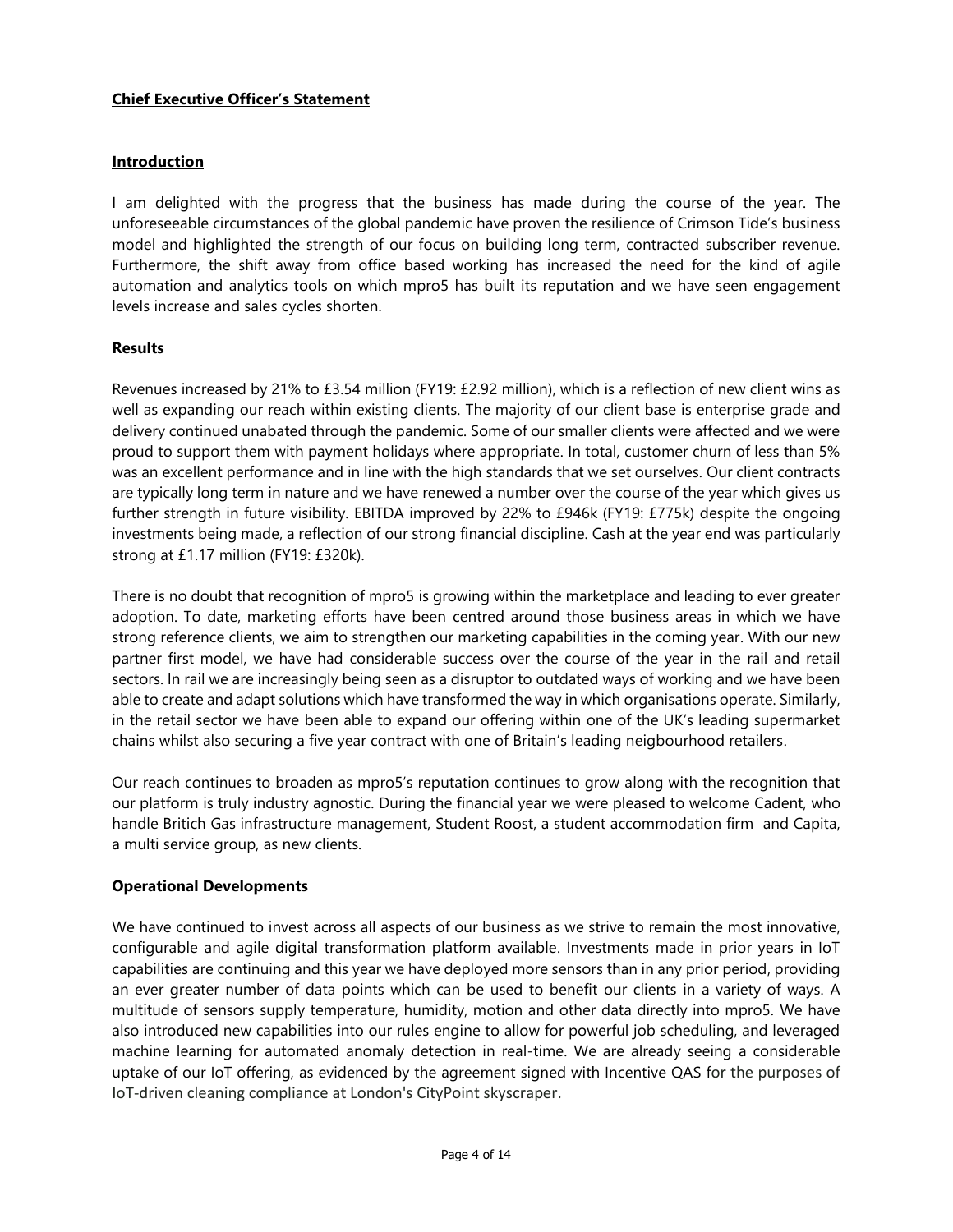Further technological improvements include enhancements made to the mpro5 web client, including the launch of the customer portal which enables our clients' customers to use mpro5. As well as providing another layer of functionality for our clients and embedding us deeper within their organisation, it also helps to introduce our technology to a wider audience. Similarly, we have continued development of a solution specifically designed for use in healthcare applications. mpro5 is already used for various healthcare scenarios and our reach has broadened with a pilot project with the World Federation of Haemophilia which is currently in the process of being rolled out. This award gives us further confidence that, with ongoing investment, we can make a real difference in delivering greater patient outcomes. Internally, we completed our transition to a new ERP system which will prove highly beneficial as we scale.

The Company has also invested in people, strengthening the technical teams to help deliver the ongoing improvements already described, as well as strengthening marketing as we look to continue to grow our partner programmes and take full advantage of the opportunity they represent. One of the most pleasing aspects of the year has been the progress of our partnerships. We have a much greater understanding of how we can work together with partners and the benefits that each party can bring, with their ability to introduce our market leading solutions to enterprise level organisations significantly shortening the sales cycle. The revenue contribution this year was pleasing and endorses our strategy, with the potential to add significant scale in domestic and international markets.

## **Outlook**

The current financial year has started in line with our expectations. We continue to see a healthy pipeline of opportunities and we have a number of pilot projects underway which we hope to convert into ongoing agreements. As more and more industries continue along the path of digital transformation and as mpro5 continues its focus on adding exceptional functionality we expect to add incremental long term, contracted, subscriber revenues through both existing and new engagements, directly and increasingly through our growing partner programme. We maintain great confidence in the future.

**Luke Jeffrey CEO**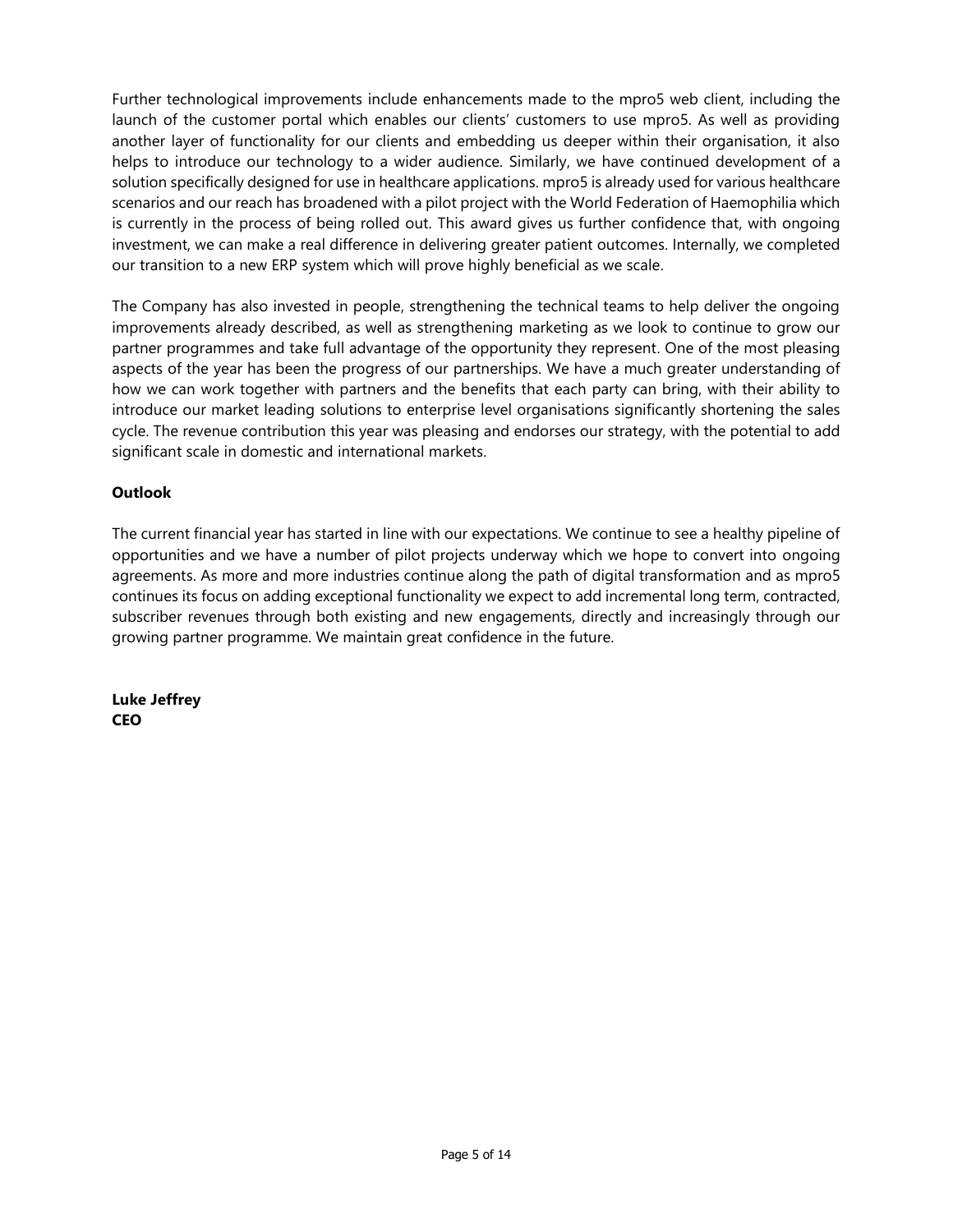## **Financial Review**

The financial results for 2020 reflect another year of strong growth for Crimson Tide with solid performances across all of the Company's financial KPI's.

| <b>Financial indicator</b> | Year<br>ended<br><b>December</b><br>2020 | Year<br>ended<br><b>December</b><br>2019 | <b>Increase</b> |
|----------------------------|------------------------------------------|------------------------------------------|-----------------|
|                            | £'000                                    | £'000                                    | %               |
| Revenue                    | 3,542                                    | 2,921                                    | 21%             |
| Gross profit               | 2,865                                    | 2,546                                    | 13%             |
| <b>EBITDA</b>              | 946                                      | 775                                      | 22%             |
| Profit before tax          | 532                                      | 352                                      | 51%             |
| Cash from Operations       | 1,387                                    | 358                                      | 287%            |

#### **Revenue**

The Company's focus on growing its partner channel contributed to revenue growth of 21%. Annual recurring revenue (ARR) as at 31 December 2020 was £3.06 million (2019: £2.36 million). The Total Contract Value (TCV) at this date was £7.17 million (2019: £6.1 million). Revenue churn remained low at 4.9% (2019: 7.5%). While the gross profit margin has reduced slightly, the Board is confident that it will remain above its 80% target rate.

The interim results for 2020 included one-off hardware revenue of approximately £170k that was recognised due to the requirements of IFRS15. As part of growing its partner channel strategy, the Board has decided that the Company will no longer offer hardware on long-term subscriptions. IoT sensors and other hardware that interface with the mpro5 platform will be supplied by specialist partners.

## **Cashflow and liquidity**

Cash at year-end increased by £855k to £1.17m (2019: £320k). An R&D tax credit contributed £202k (2019: £nil) to this increase. The Company made use of HMRC's VAT deferral option during the first half of 2020. VAT of £138k was deferred and will be repaid in instalments in terms of HMRC's VAT deferral payment scheme.

#### **Trade receivables**

Trade receivables at year-end amounted to £452k (2019: £649k). The Company did not experience a noticeable increase in trade receivables or bad debt related to the pandemic. The recognition requirements of IFRS15 referred to above caused an increase of £102k to accrued income at year-end.

#### **Debt and finance costs**

Loans and leases decreased to £288k (2019: £433k). This amount includes lease liabilities amounting to £96k (2019: £152k) related to right-of-use assets in respect of office rental capitalised in terms of IFRS16.

## **Capitalisation of intangible asset**

Software development costs of £539k (2019: £385k) were capitalised during the year, while amortisation during 2020 amounted to £216k (2019: £171k). The value of the capitalised software intangible asset at year-end was £1.64m (2019: £1.32m).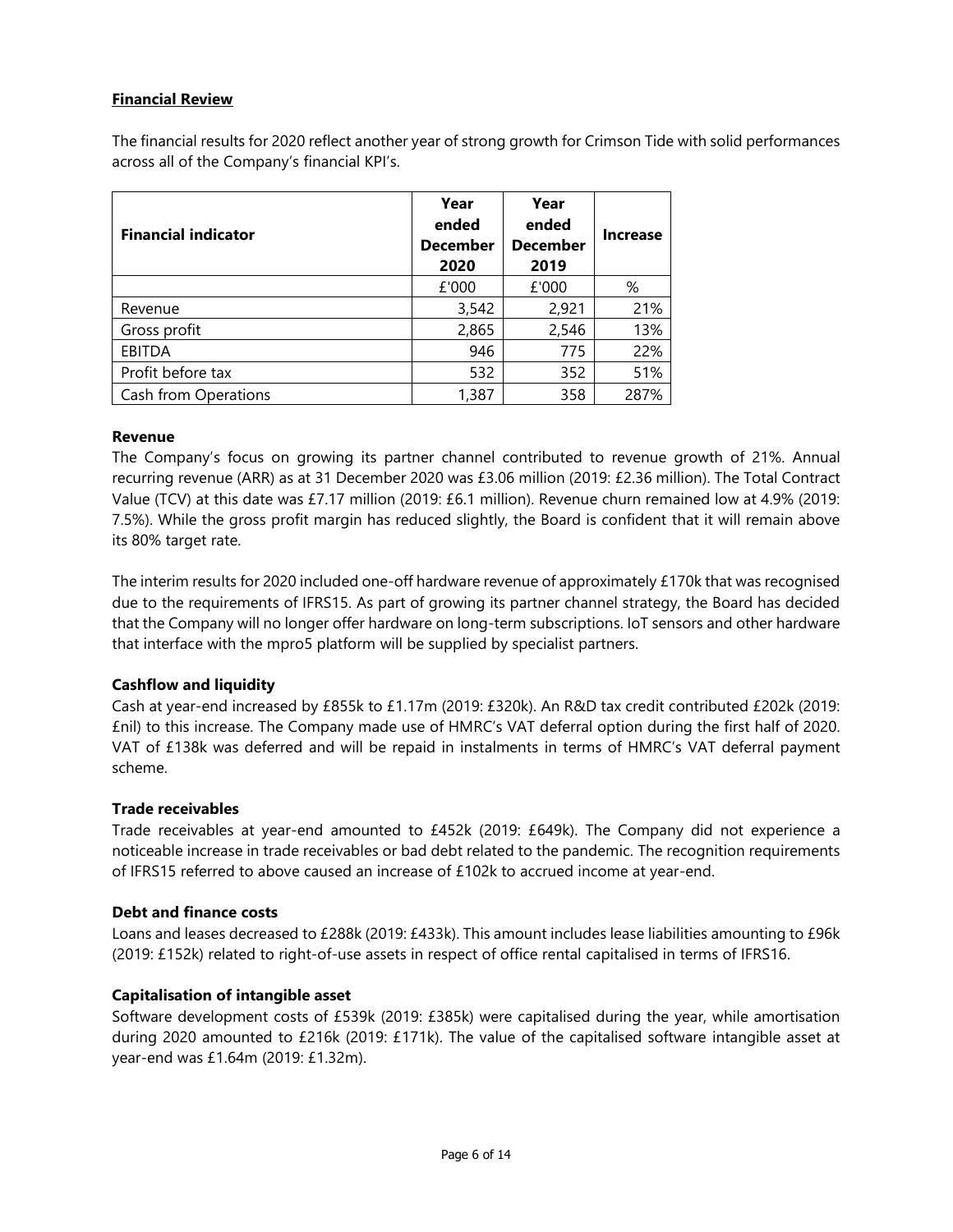## **Tax**

An R&D tax credit of £202k (2019: £nil) has been recognised in the Consolidated Statement of Profit or Loss. No other corporation tax charge has been included (2019: £nil) due to the availability of historic tax losses.

### **Earnings per share**

The average number of ordinary shares in issue during the year was 457.5m (2019 457.5m). Basic and diluted earnings per share was 0.16p (2019: 0.08p).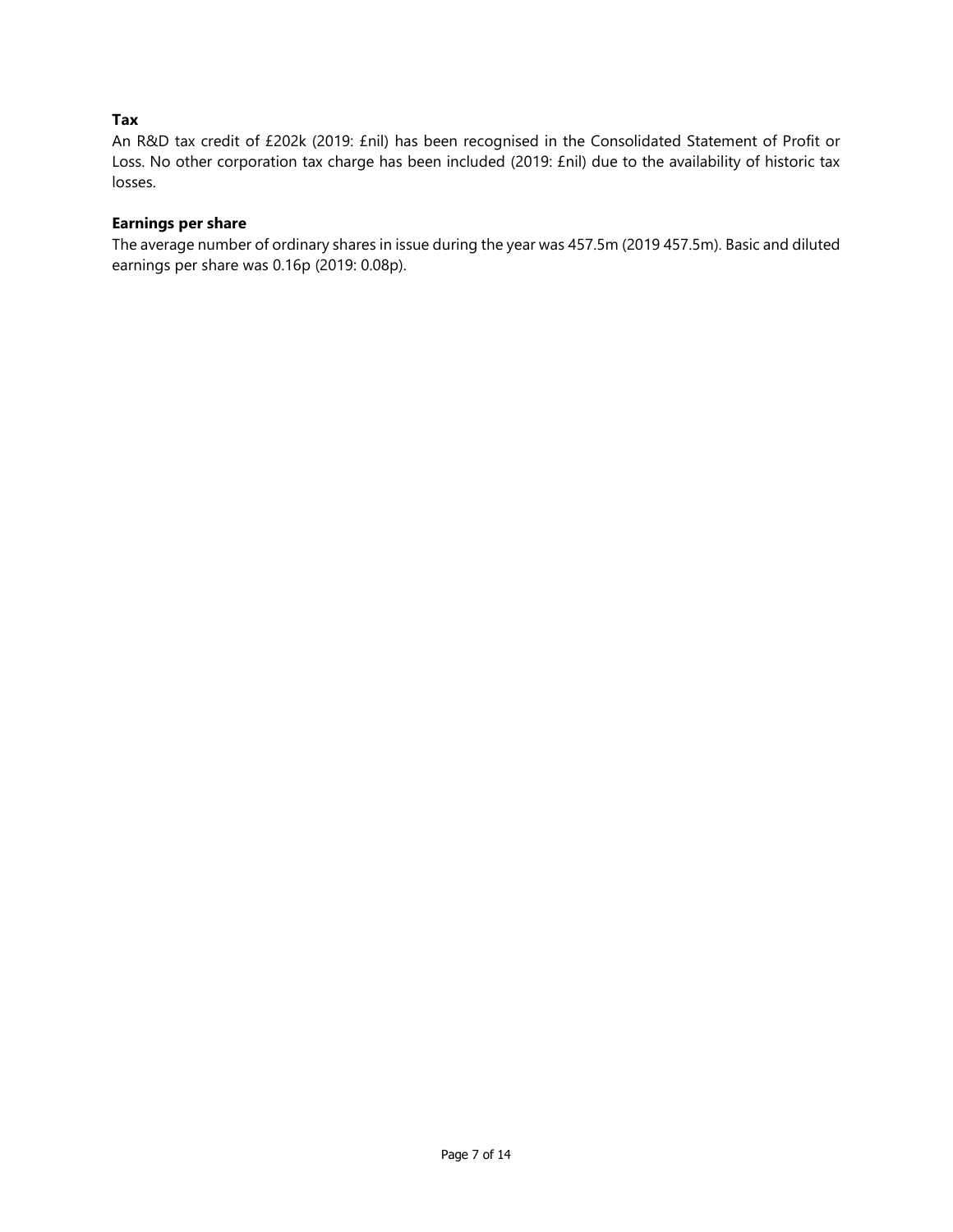## **Unaudited Consolidated Statement of Profit or Loss**

|                                            | <b>Year ended</b><br><b>December</b><br>2020<br>£000 | <b>Year ended</b><br><b>December</b><br>2019<br>£000 |
|--------------------------------------------|------------------------------------------------------|------------------------------------------------------|
| Revenue                                    | 3,542                                                | 2,921                                                |
| Cost of Sales                              | (677)                                                | (375)                                                |
| Gross Profit                               | 2,865                                                | 2,546                                                |
| Administrative expenses                    | (2,309)                                              | (2, 285)                                             |
| <b>Profit from operations</b>              | 556                                                  | 261                                                  |
| Other income                               | 5                                                    | 135                                                  |
| Finance costs                              | (29)                                                 | (44)                                                 |
| <b>Profit before taxation</b>              | 532                                                  | 352                                                  |
| Taxation                                   | 202                                                  |                                                      |
| Profit for the year                        | 734                                                  | 352                                                  |
| <b>Earnings per share</b><br>Basic (pence) | 0.16                                                 | 0.08                                                 |
| Diluted (pence)                            | 0.16                                                 | 0.08                                                 |

# **Unaudited Consolidated Statement of Comprehensive Income**

|                                                        | Year ended                      | <b>Year ended</b><br><b>December</b><br>2019 |  |
|--------------------------------------------------------|---------------------------------|----------------------------------------------|--|
|                                                        | <b>December</b><br>2020<br>£000 |                                              |  |
|                                                        |                                 | £000                                         |  |
| Profit for the year                                    | 734                             | 352                                          |  |
| Other comprehensive income/(loss) for the year:        |                                 |                                              |  |
| Exchange differences on translating foreign operations | 4                               | (3)                                          |  |
| Total comprehensive profit for the year                | 738                             | 349                                          |  |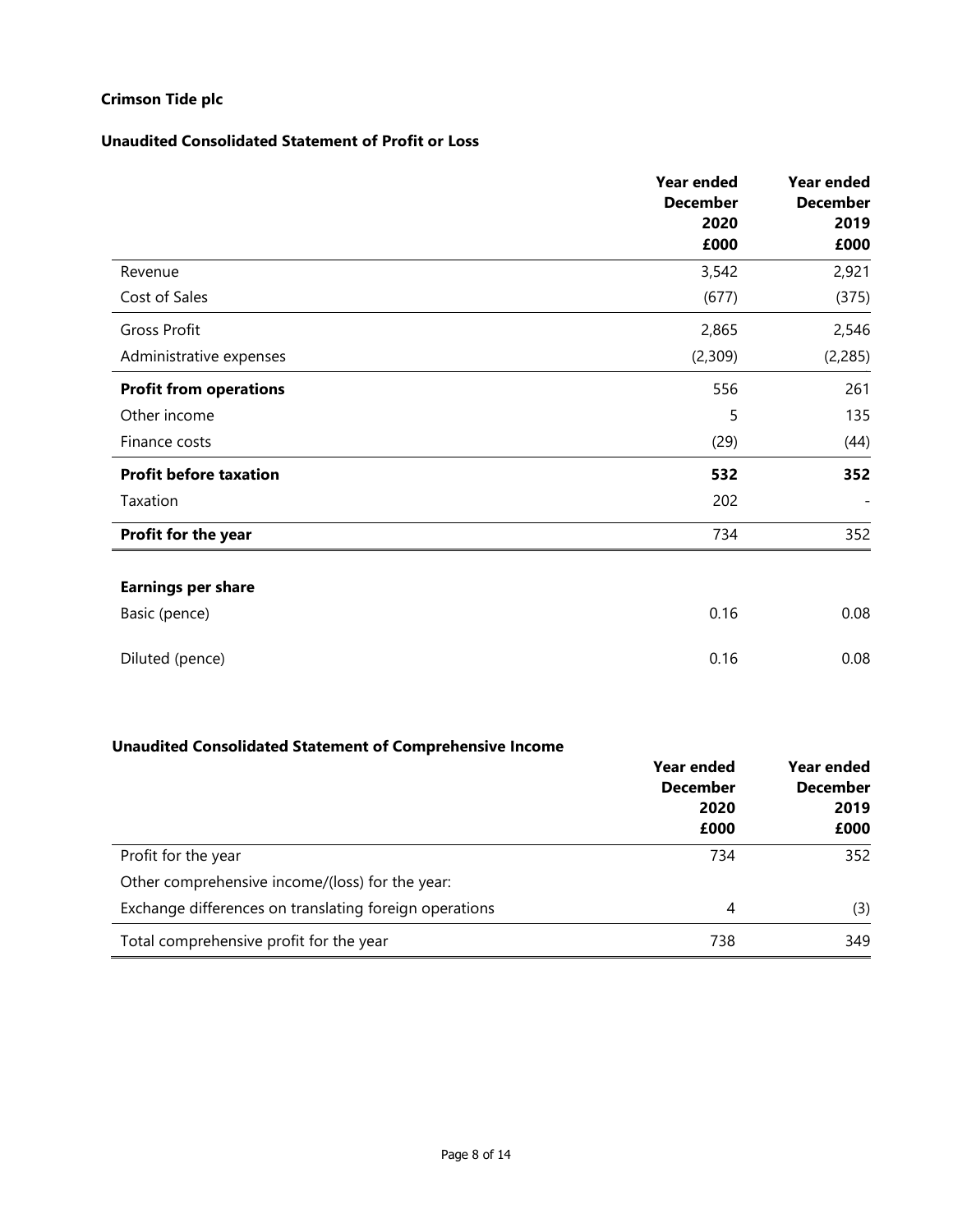# **Unaudited Consolidated Statement of Financial Position**

|                                                      | As at 31<br><b>December</b><br>2020<br>£000 | As at 31<br><b>December</b><br>2019<br>£000 |
|------------------------------------------------------|---------------------------------------------|---------------------------------------------|
| <b>Non-current assets</b>                            |                                             |                                             |
| Capitalised development costs                        | 1,642<br>799                                | 1,319<br>799                                |
| Other intangible assets                              |                                             |                                             |
| Equipment, fixtures & fittings<br>Right-of-use asset | 235<br>92                                   | 325<br>149                                  |
| Deferred tax asset                                   | 32                                          | 32                                          |
|                                                      | 2,800                                       | 2,624                                       |
| <b>Current assets</b>                                |                                             |                                             |
| Inventories                                          | 6                                           | 12                                          |
| Trade and other receivables                          | 1,221                                       | 1,220                                       |
| Cash and cash equivalents                            | 1,175                                       | 320                                         |
|                                                      | 2,402                                       | 1,552                                       |
| <b>Total assets</b>                                  | 5,202                                       | 4,176                                       |
| <b>Current liabilities</b>                           |                                             |                                             |
| Trade and other payables                             | 907                                         | 474                                         |
| Borrowings                                           | 8                                           | 31                                          |
| Lease liabilities                                    | 181                                         | 228                                         |
|                                                      | 1,096                                       | 733                                         |
| <b>Non-current liabilities</b>                       |                                             |                                             |
| Borrowings                                           | 5                                           | 9                                           |
| Lease liabilities                                    | 94                                          | 165                                         |
|                                                      | 99                                          | 174                                         |
| <b>Total liabilities</b>                             | 1,195                                       | 907                                         |
| <b>Net assets</b>                                    | 4,007                                       | 3,269                                       |
| <b>Equity</b>                                        |                                             |                                             |
| Share capital                                        | 457                                         | 457                                         |
| Share premium                                        | 148                                         | 148                                         |
| Other reserves                                       | 479                                         | 475                                         |
| Reverse acquisition reserve                          | (5,244)                                     | (5,244)                                     |
| Retained earnings                                    | 8,167                                       | 7,433                                       |
| <b>Total equity</b>                                  | 4,007                                       | 3,269                                       |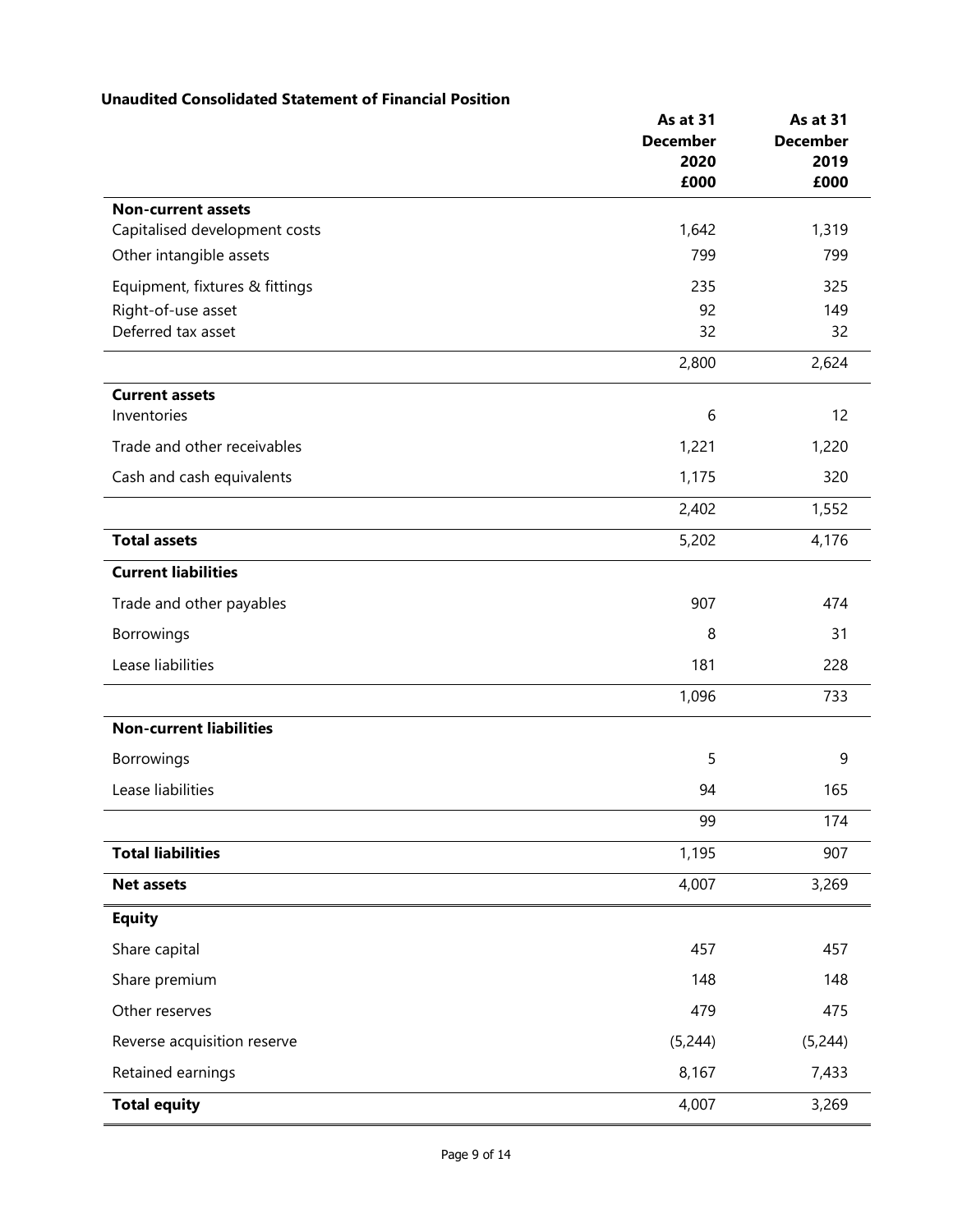# **Unaudited Consolidated Statement Of Changes In Equity**

| Group                             | <b>Share</b><br>capital | <b>Share</b><br>premium | Other<br>reserves | <b>Reverse</b><br>acquisition<br>reserve | <b>Retained</b><br>earnings | Total |
|-----------------------------------|-------------------------|-------------------------|-------------------|------------------------------------------|-----------------------------|-------|
|                                   | £000                    | £000                    | £000              | £000                                     | £000                        | £000  |
| Balance as at 1 January<br>2019   | 457                     | 148                     | 478               | (5,244)                                  | 7,081                       | 2,920 |
| Profit for the year               |                         |                         |                   |                                          | 352                         | 352   |
| Translation movement              |                         |                         | (3)               |                                          |                             | (3)   |
| Balance as at 31<br>December 2019 | 457                     | 148                     | 475               | (5,244)                                  | 7,433                       | 3,269 |
| Profit for the year               |                         |                         |                   |                                          | 734                         | 734   |
| Translation movement              |                         |                         | 4                 |                                          |                             | 4     |
| Balance as at 31<br>December 2020 | 457                     | 148                     | 479               | (5,244)                                  | 8,167                       | 4,007 |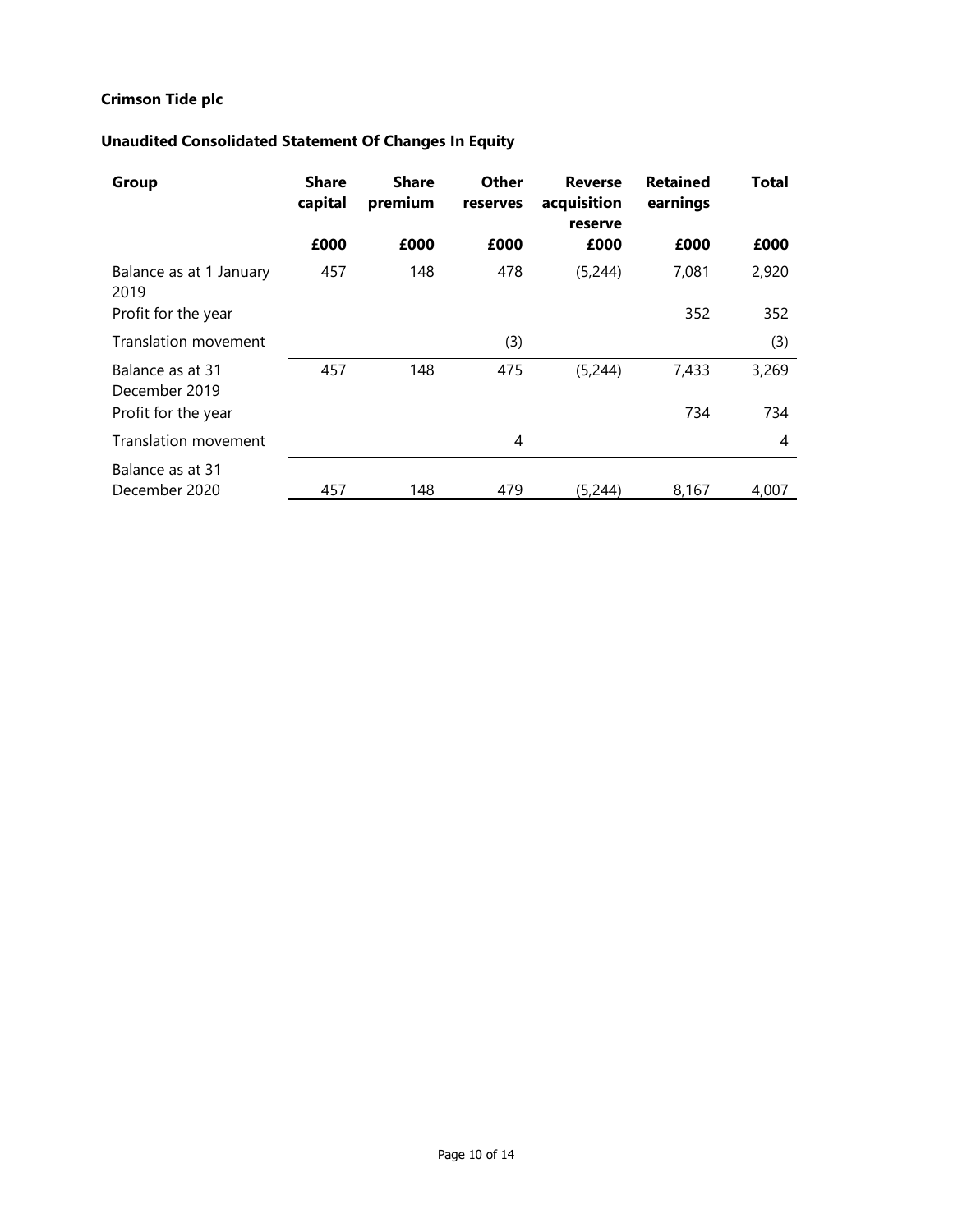# **Unaudited Consolidated Statement of Cash Flows**

|                                                      | Group             |                   |  |
|------------------------------------------------------|-------------------|-------------------|--|
|                                                      | <b>Year ended</b> | <b>Year ended</b> |  |
|                                                      | 31 December 2020  | 31 December 2019  |  |
|                                                      | £000              | £000              |  |
| <b>Cash flows from operating activities</b>          |                   |                   |  |
| Profit before taxation                               | 532               | 352               |  |
| Adjustments for:                                     |                   |                   |  |
| Amortisation of intangible assets                    | 216               | 171               |  |
| Depreciation of property, plant and equipment        | 111               | 148               |  |
| Depreciation of right-of-use assets                  | 57                | 58                |  |
| Unrealised currency translation gains                | 4                 | (3)               |  |
| Finance costs                                        | 29                | 44                |  |
| Operating cash flows before movements in working     |                   |                   |  |
| capital                                              | 949               | 770               |  |
| Decrease in inventories                              | 6                 | 3                 |  |
| Increase in trade and other receivables              | (1)               | (317)             |  |
| Increase/(decrease) in trade and other payables      | 433               | (98)              |  |
| Cash generated from operating activities             | 1,387             | 358               |  |
| Taxes received                                       | 202               |                   |  |
| Net cash generated from operating activities         | 1,589             | 358               |  |
| Cash flows used in investing activities              |                   |                   |  |
| Purchases of fixed assets                            | (21)              | (72)              |  |
| Development expenditure capitalised                  | (539)             | (385)             |  |
| Interest paid in cash                                | (21)              | (34)              |  |
| Net cash used in investing activities                | (581)             | (491)             |  |
| <b>Cash flows from financing activities</b>          |                   |                   |  |
| Repayments of borrowings                             | (27)              | (34)              |  |
| Repayments of lease liability                        | (60)              | (61)              |  |
| Repayment of lease liability (IFRS16)                | (66)              | (65)              |  |
| Net cash from financing activities                   | (153)             | (160)             |  |
| Net increase/(decrease) in cash and cash equivalents | 855               | (293)             |  |
| Net cash and cash equivalents at beginning of period | 320               | 613               |  |
| Net cash and cash equivalents at end of period       | 1,175             | 320               |  |

L.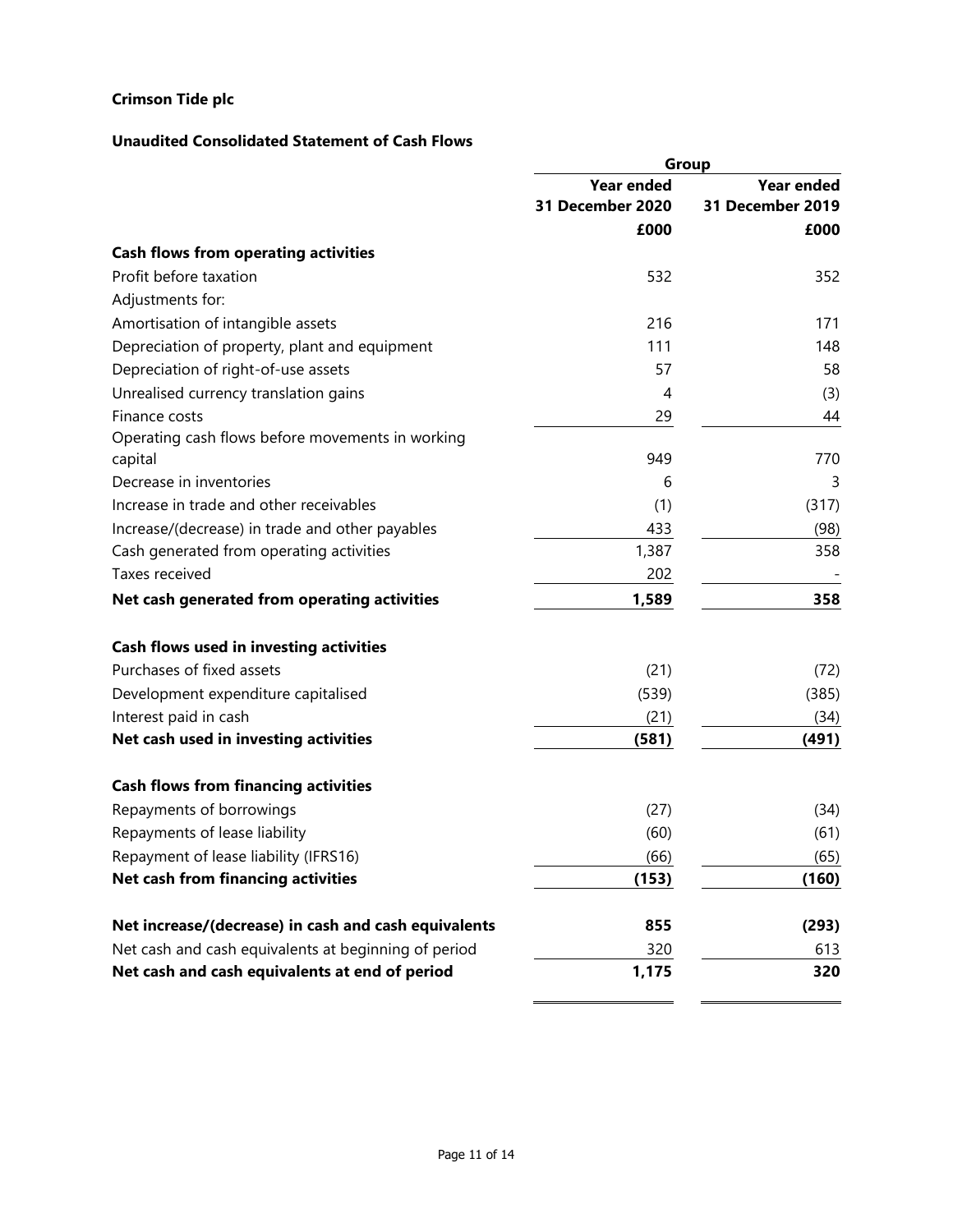| Group             |                    |
|-------------------|--------------------|
| <b>Year ended</b> | <b>Year ended</b>  |
| 31 December       | <b>31 December</b> |
| 2020              | 2019               |
| £000              | £000               |
|                   |                    |
| 1,175             | 320                |
| (189)             | (259)              |
| (99)              | (174)              |
| 887               | (113)              |
|                   |                    |

In addition to net funds, the Group has an overdraft facility of £250,000 in place.

## **Notes to the Consolidated Financial Statements for the year ended 31 December 2020**

#### **1) Significant accounting policies**

#### a. Basis of preparation

The preliminary results for the period to 31 December 2020 are unaudited. The consolidated financial statements of Crimson Tide plc will be prepared and approved by the Directors in accordance with applicable law and International Financial Reporting Standards, incorporating International Accounting Standards (IAS) and Interpretations (collectively IFRSs) as endorsed by the European Union.

b. Basis of consolidation

The Group financial statements consolidate the financial statements of the Company and all of its subsidiaries.

On an acquisition, fair values are attributed to the Group's share of net assets. Where the cost of acquisition exceeds the values attributable to such net assets, the difference is treated as purchased goodwill, which is capitalised and subjected to annual impairment reviews. The results of acquired companies are brought in from the date of their acquisition.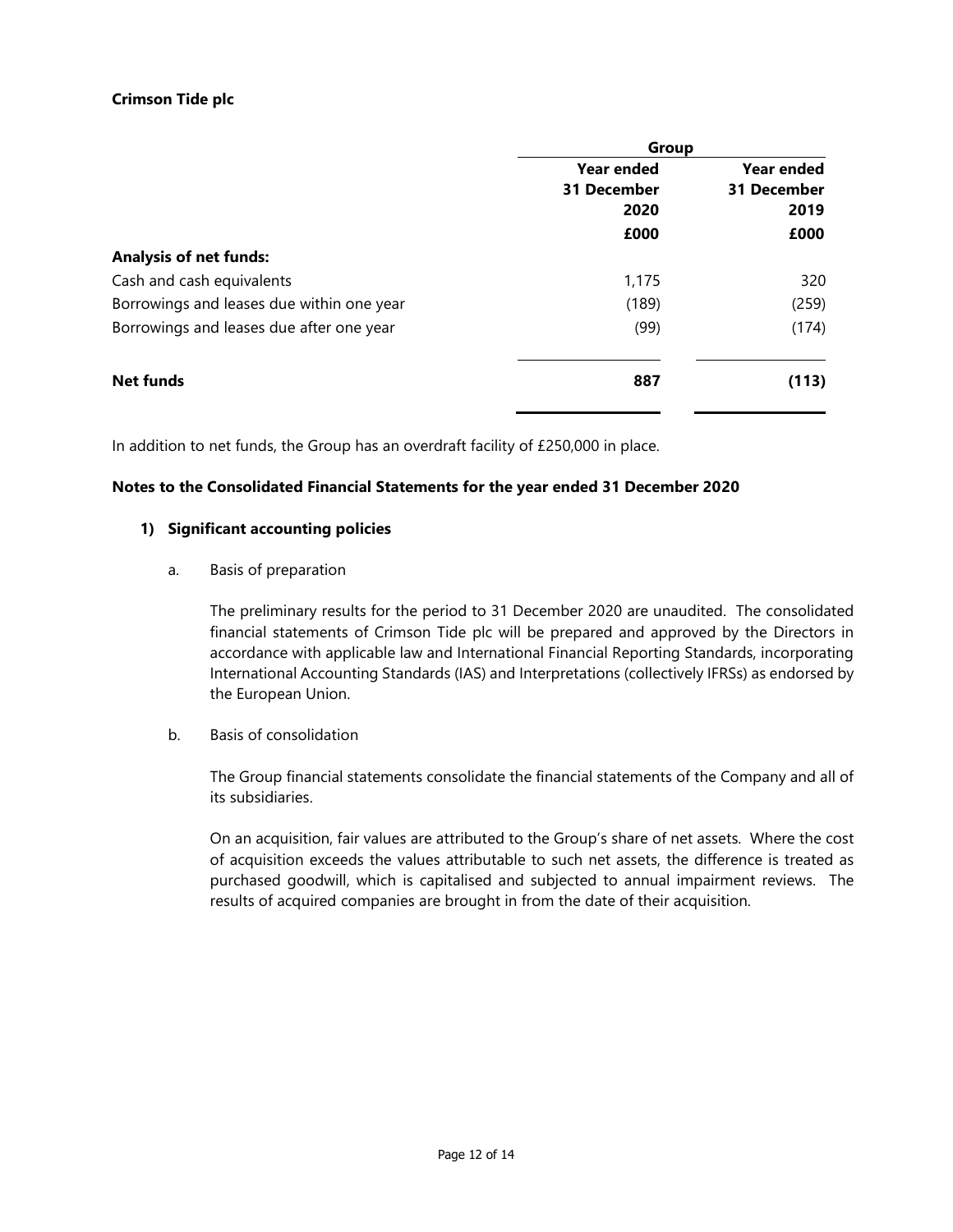### c. Revenue recognition

Revenue is recognised at an amount that reflects the consideration to which the consolidated entity is expected to be entitled in exchange for transferring goods or services to a customer. For each contract with a customer, the consolidated entity: identifies the contract with a customer; identifies the performance obligations in the contract; determines the transaction price which takes into account the time value of money; allocates the transaction price to the separate performance obligations on the basis of the relative stand-alone selling price of each distinct good or service to be delivered; and recognises revenue when or as each performance obligation is satisfied in a manner that depicts the transfer to the customer of the goods or services promised.

## **2) Taxation**

A research and development tax credit of £201,908 (2019: £nil) has been recognised in the Consolidated Statement of Profit or Loss. No other corporation tax charge has been included in the consolidated accounts for the period ended 31 December 2020 (2019: £nil) due to the availability of tax losses.

## **3) Earnings per share**

The basic earnings per share has been calculated by dividing the profit attributable to ordinary shareholders by the weighted average number of shares in issue during the period.

The diluted earnings per share has been calculated by dividing the profit attributable to ordinary shareholders by the weighted average number of shares that would be in issue, assuming conversion of all dilutive potential ordinary shares into ordinary shares.

Reconciliation of the weighted average number of shares used in the calculations are set out below.

|                                             | Group       |             |
|---------------------------------------------|-------------|-------------|
|                                             | Year ended  | Year ended  |
|                                             | 31 December | 31 December |
|                                             | 2020        | 2019        |
| <b>Earnings per share</b>                   |             |             |
| Reported profit for the year (£000)         | 734         | 352         |
| Reported basic earnings per share (pence)   | 0.16        | 0.08        |
| Reported diluted earnings per share (pence) | 0.16        | 0.08        |